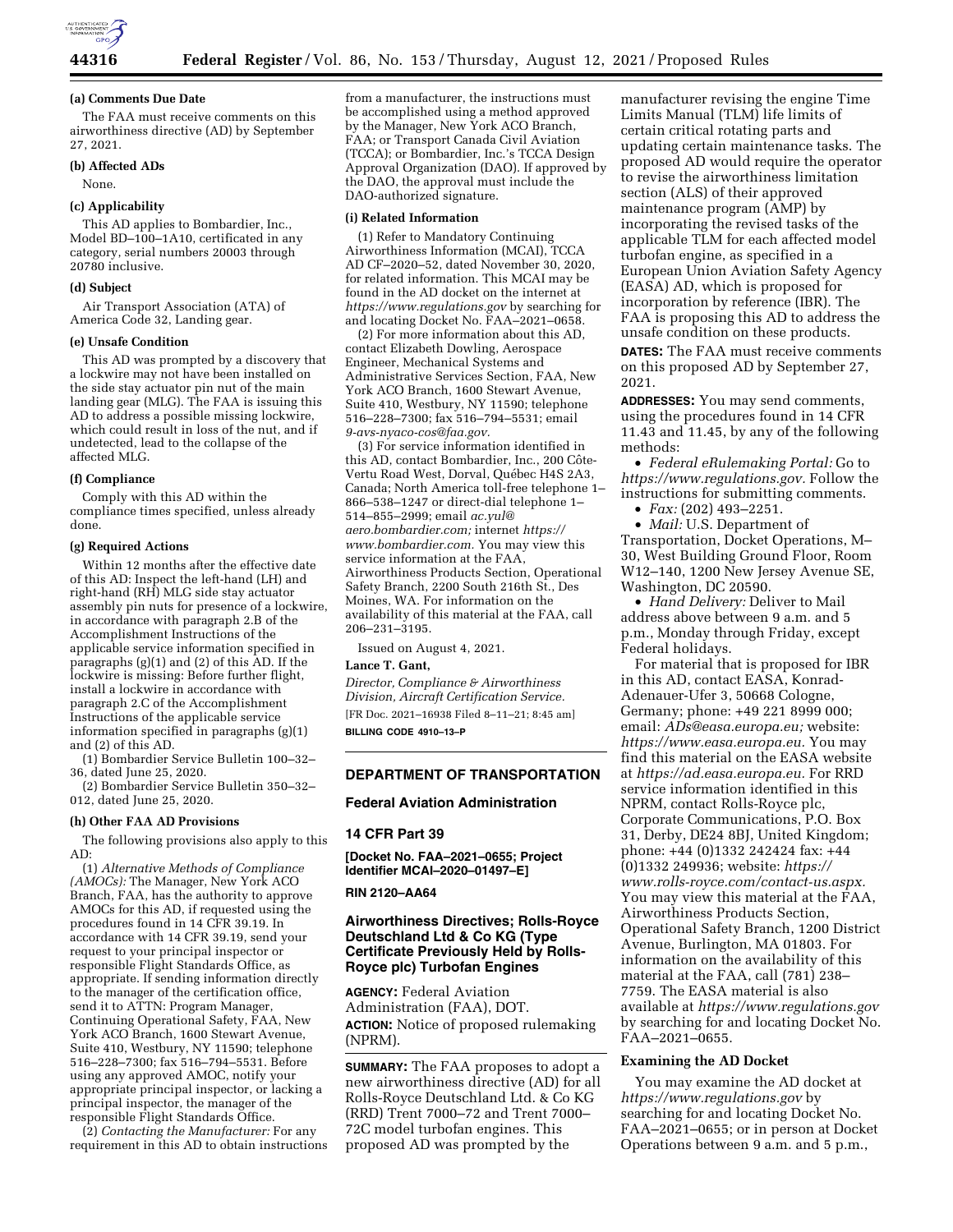Monday through Friday, except Federal holidays. The AD docket contains this NPRM, the EASA AD, any comments received, and other information. The street address for Docket Operations is listed above.

### **FOR FURTHER INFORMATION CONTACT:**

Kevin M. Clark, Aviation Safety Engineer, ECO Branch, FAA, 1200 District Avenue, Burlington, MA 01803; phone: (781) 238–7088; fax: (781) 238– 7199; email: *[kevin.m.clark@faa.gov.](mailto:kevin.m.clark@faa.gov)* 

# **SUPPLEMENTARY INFORMATION:**

### **Comments Invited**

The FAA invites you to send any written relevant data, views, or arguments about this proposal. Send your comments to an address listed under **ADDRESSES**. Include ''Docket No. FAA–2021–0655; Project Identifier MCAI–2020–01497–E'' at the beginning of your comments. The most helpful comments reference a specific portion of the proposal, explain the reason for any recommended change, and include supporting data. The FAA will consider all comments received by the closing date and may amend this proposal because of those comments.

Except for Confidential Business Information (CBI) as described in the following paragraph, and other information as described in 14 CFR 11.35, the FAA will post all comments received, without change, to *[https://](https://www.regulations.gov) [www.regulations.gov,](https://www.regulations.gov)* including any personal information you provide. The agency will also post a report summarizing each substantive verbal contact received about this NPRM.

### **Confidential Business Information**

CBI is commercial or financial information that is both customarily and actually treated as private by its owner. Under the Freedom of Information Act (FOIA) (5 U.S.C. 552), CBI is exempt from public disclosure. If your comments responsive to this NPRM contain commercial or financial information that is customarily treated as private, that you actually treat as private, and that is relevant or responsive to this NPRM, it is important that you clearly designate the submitted comments as CBI. Please mark each page of your submission containing CBI as ''PROPIN.'' The FAA will treat such marked submissions as confidential under the FOIA, and they will not be placed in the public docket of this NPRM. Submissions containing CBI should be sent to Kevin M. Clark, Aviation Safety Engineer, ECO Branch, FAA, 1200 District Avenue, Burlington, MA 01803. Any commentary that the FAA receives that is not specifically

designated as CBI will be placed in the public docket for this rulemaking.

### **Background**

EASA, which is the Technical Agent for the Member States of the European Union, has issued EASA AD 2020–0244, dated November 5, 2020 (EASA AD 2020–0244), to correct an unsafe condition on RRD Trent 7000–72 and Trent 7000–72C model turbofan engines.

This proposed AD was prompted by the manufacturer revising the engine TLM life limits of certain critical rotating parts and updating certain maintenance tasks. The FAA is proposing this AD to prevent the failure of critical rotating parts.

## **Related Service Information Under 1 CFR Part 51**

The FAA reviewed EASA AD 2020– 0244. EASA AD 2020–0244 specifies revising the approved AMP by incorporating the limitations, tasks, and associated thresholds and intervals described in the TLM. This material is reasonably available because the interested parties have access to it through their normal course of business or by the means identified in **ADDRESSES**.

#### **Other Related Service Information**

The FAA reviewed Chapter 05–10 of Rolls-Royce (RR) Trent 7000 TLM T– T7000–1RR, dated July 10, 2020. RR Trent 7000 TLM T–T7000–1RR, Chapter 05–10, identifies the reduced life limits of certain critical rotating parts.

The FAA also reviewed Chapter 05– 20 of RR Trent 7000 TLM T–T7000– 1RR, dated July 10, 2020. RR Trent 7000 TLM T–T7000–1RR, Chapter 05–20, identifies the critical rotating part inspection thresholds and intervals.

### **FAA's Determination**

These engines have been approved by the aviation authority of another country and are approved for operation in the United States. Pursuant to the FAA's bilateral agreement with the State of Design Authority, the FAA has been notified about the unsafe condition described in the EASA AD referenced in this proposed AD. The FAA is issuing this NPRM after determining that the unsafe condition described previously is likely to exist or develop on other products of the same type design.

## **Proposed AD Requirements in This NPRM**

This proposed AD would require accomplishing the actions specified in EASA AD 2020–0244, described previously, as incorporated by

reference, except for any differences identified as exceptions in the regulatory text of this proposed AD and except as discussed under ''Differences Between this Proposed AD and the EASA AD.''

### **Explanation of Required Compliance Information**

In the FAA's ongoing efforts to improve the efficiency of the AD process, the FAA initially worked with Airbus and EASA to develop a process to use certain EASA ADs as the primary source of information for compliance with requirements for corresponding FAA ADs. The FAA has since coordinated with other manufacturers and civil aviation authorities (CAAs) to use this process. As a result, EASA AD 2020–0244 will be incorporated by reference in the FAA final rule. This proposed AD would require compliance with EASA AD 2020–0244 in its entirety, through that incorporation, except for any differences identified as exceptions in the regulatory text of this proposed AD. Using common terms that are the same as the heading of a particular section in EASA AD 2020– 0244 does not mean that operators need comply only with that section. For example, where the AD requirement refers to ''all required actions and compliance times,'' compliance with this AD requirement is not limited to the section titled ''Required Action(s) and Compliance Time(s)'' in EASA AD 2020–0244. Service information specified in EASA AD 2020–0244 that is required for compliance with it will be available at *<https://www.regulations.gov>* by searching for and locating Docket No. FAA–2021–0655 after the FAA final rule is published.

## **Differences Between This Proposed AD and the EASA AD**

This AD does not mandate the ''Maintenance Tasks and Replacement of Critical Parts'' and ''Corrective Action(s)'' sections of EASA AD 2020– 0244. Where EASA AD 2020–0244 requires compliance from its effective date, this AD requires using the effective date of this AD. Where EASA AD 2020– 0244 requires revising the AMP within 12 months from its effective date, this AD requires revising the AMP within 90 days after the effective date of this AD. This AD does not mandate compliance with the ''Remarks'' section of EASA AD 2020–0244.

#### **Costs of Compliance**

The FAA estimates that this AD, if adopted as proposed, would affect 10 engines installed on airplanes of U.S. Registry.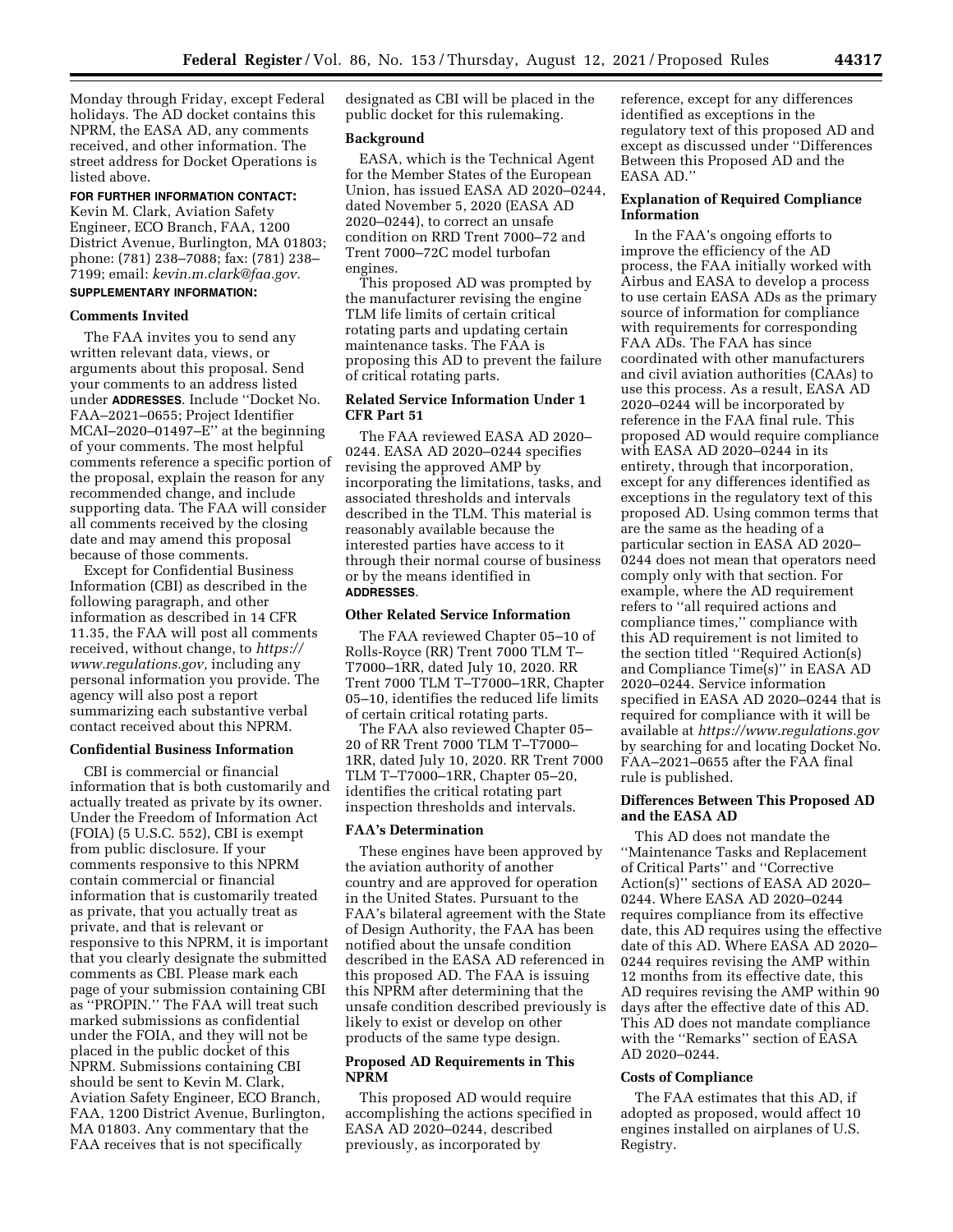The FAA estimates the following costs to comply with this proposed AD:

ESTIMATED COSTS

| Action         | Labor cost                              | Parts cost | Cost per<br>product | Cost on U.S.<br>operators |
|----------------|-----------------------------------------|------------|---------------------|---------------------------|
| Revise the ALS | work-hour $\times$ \$85 per hour = \$85 | \$0        | \$85                | \$850                     |

# **Authority for This Rulemaking**

Title 49 of the United States Code specifies the FAA's authority to issue rules on aviation safety. Subtitle I, section 106, describes the authority of the FAA Administrator. Subtitle VII: Aviation Programs, describes in more detail the scope of the Agency's authority.

The FAA is issuing this rulemaking under the authority described in Subtitle VII, Part A, Subpart III, Section 44701: General requirements. Under that section, Congress charges the FAA with promoting safe flight of civil aircraft in air commerce by prescribing regulations for practices, methods, and procedures the Administrator finds necessary for safety in air commerce. This regulation is within the scope of that authority because it addresses an unsafe condition that is likely to exist or develop on products identified in this rulemaking action.

### **Regulatory Findings**

The FAA determined that this proposed AD would not have federalism implications under Executive Order 13132. This proposed AD would not have a substantial direct effect on the States, on the relationship between the national Government and the States, or on the distribution of power and responsibilities among the various levels of government.

For the reasons discussed above, I certify this proposed regulation:

(1) Is not a ''significant regulatory action'' under Executive Order 12866,

(2) Would not affect intrastate aviation in Alaska, and

(3) Would not have a significant economic impact, positive or negative, on a substantial number of small entities under the criteria of the Regulatory Flexibility Act.

### **List of Subjects in 14 CFR Part 39**

Air transportation, Aircraft, Aviation safety, Incorporation by reference, Safety.

### **The Proposed Amendment**

Accordingly, under the authority delegated to me by the Administrator, the FAA proposes to amend 14 CFR part 39 as follows:

# **PART 39—AIRWORTHINESS DIRECTIVES**

■ 1. The authority citation for part 39 continues to read as follows:

**Authority:** 49 U.S.C. 106(g), 40113, 44701.

#### **§ 39.13 [Amended]**

■ 2. The FAA amends § 39.13 by adding the following new airworthiness directive:

**Rolls-Royce Deutschland Ltd & Co KG (Type Certificate previously held by Rolls-Royce plc):** Docket No. FAA–2021–0655; Project Identifier MCAI–2020–01497–E.

#### **(a) Comments Due Date**

The FAA must receive comments on this airworthiness directive (AD) by September 27, 2021.

### **(b) Affected ADs**

None.

## **(c) Applicability**

This AD applies to Rolls-Royce Deutschland Ltd. & Co KG (RRD) (Type Certificate previously held by Rolls-Royce plc) Trent 7000–72 and Trent 7000–72C model turbofan engines.

### **(d) Subject**

Joint Aircraft Service Component (JASC) Code 7200, Engine (Turbine/Turboprop).

#### **(e) Unsafe Condition**

This AD was prompted by the manufacturer revising the engine Time Limits Manual (TLM) life limits of certain critical rotating parts and updating certain maintenance tasks. The FAA is issuing this AD prevent the failure of critical rotating parts. The unsafe condition, if not addressed, could result in failure of one or more engines, loss of thrust control, and loss of the airplane.

#### **(f) Compliance**

Comply with this AD within the compliance times specified, unless already done.

## **(g) Required Actions**

Except as specified in paragraph (h) of this AD: Perform all required actions within the compliance times specified in, and in accordance with, European Union Aviation Safety Agency AD 2020–0244, dated November 5, 2020 (EASA AD 2020–0244).

#### **(h) Exceptions to EASA AD 2020–0244**

(1) The requirements specified in paragraphs (1) and (2) of EASA AD 2020– 0244 are not required by this AD.

(2) Where EASA AD 2020–0244 requires compliance from its effective date, this AD requires using the effective date of this AD.

(3) Paragraph (3) of EASA AD 2020–0244 specifies revising the approved AMP within 12 months after its effective date, but this AD requires revising the approved AMP within 90 days after the effective date of this AD.

(4) This AD does not mandate compliance with the ''Remarks'' section of EASA AD 2020–0244.

#### **(i) Alternative Methods of Compliance (AMOCs)**

(1) The Manager, ECO Branch, FAA, has the authority to approve AMOCs for this AD, if requested using the procedures found in 14 CFR 39.19. In accordance with 14 CFR 39.19, send your request to your principal inspector or local Flight Standards District Office, as appropriate. If sending information directly to the manager of the ECO Branch, send it to the attention of the person identified in paragraph (j)(2) of this AD. Information may be emailed to: *[ANE–AD–AMOC@faa.gov.](mailto:ANE-AD-AMOC@faa.gov)* 

(2) Before using any approved AMOC, notify your appropriate principal inspector, or lacking a principal inspector, the manager of the local flight standards district office/ certificate holding district office.

#### **(j) Related Information**

(1) For more information about EASA AD 2020–0244, contact EASA, Konrad-Adenauer-Ufer 3, 50668 Cologne, Germany; phone: +49 221 8999 000; email: *[ADs@](mailto:ADs@easa.europa.eu) [easa.europa.eu.](mailto:ADs@easa.europa.eu)* You may find this material on the EASA website at *[https://](https://ad.easa.europa.eu) [ad.easa.europa.eu.](https://ad.easa.europa.eu)* You may view this material at the FAA, Airworthiness Products Section, Operational Safety Branch, 1200 District Avenue, Burlington, MA 01803. For information on the availability of this material at the FAA, call (781) 238–7759. This material may be found in the AD docket at *<https://www.regulations.gov>* by searching for and locating Docket No. FAA–2021–0655.

(2) For more information about this AD, contact Kevin M. Clark, Aviation Safety Engineer, ECO Branch, FAA, 1200 District Avenue, Burlington, MA 01803; phone: (781) 238–7088; fax: (781) 238–7199; email: *[kevin.m.clark@faa.gov.](mailto:kevin.m.clark@faa.gov)* 

(3) For RRD service information identified in this AD, contact Rolls-Royce plc, Corporate Communications, P.O. Box 31, Derby, DE24 8BJ, United Kingdom; phone: +44 (0)1332 242424 fax: +44 (0)1332 249936; website: *[https://www.rolls-royce.com/](https://www.rolls-royce.com/contact-us.aspx) [contact-us.aspx.](https://www.rolls-royce.com/contact-us.aspx)* You may view this material at the FAA, Airworthiness Products Section, Operational Safety Branch, 1200 District Avenue, Burlington, MA 01803. For information on the availability of this material at the FAA, call (781) 238–7759.